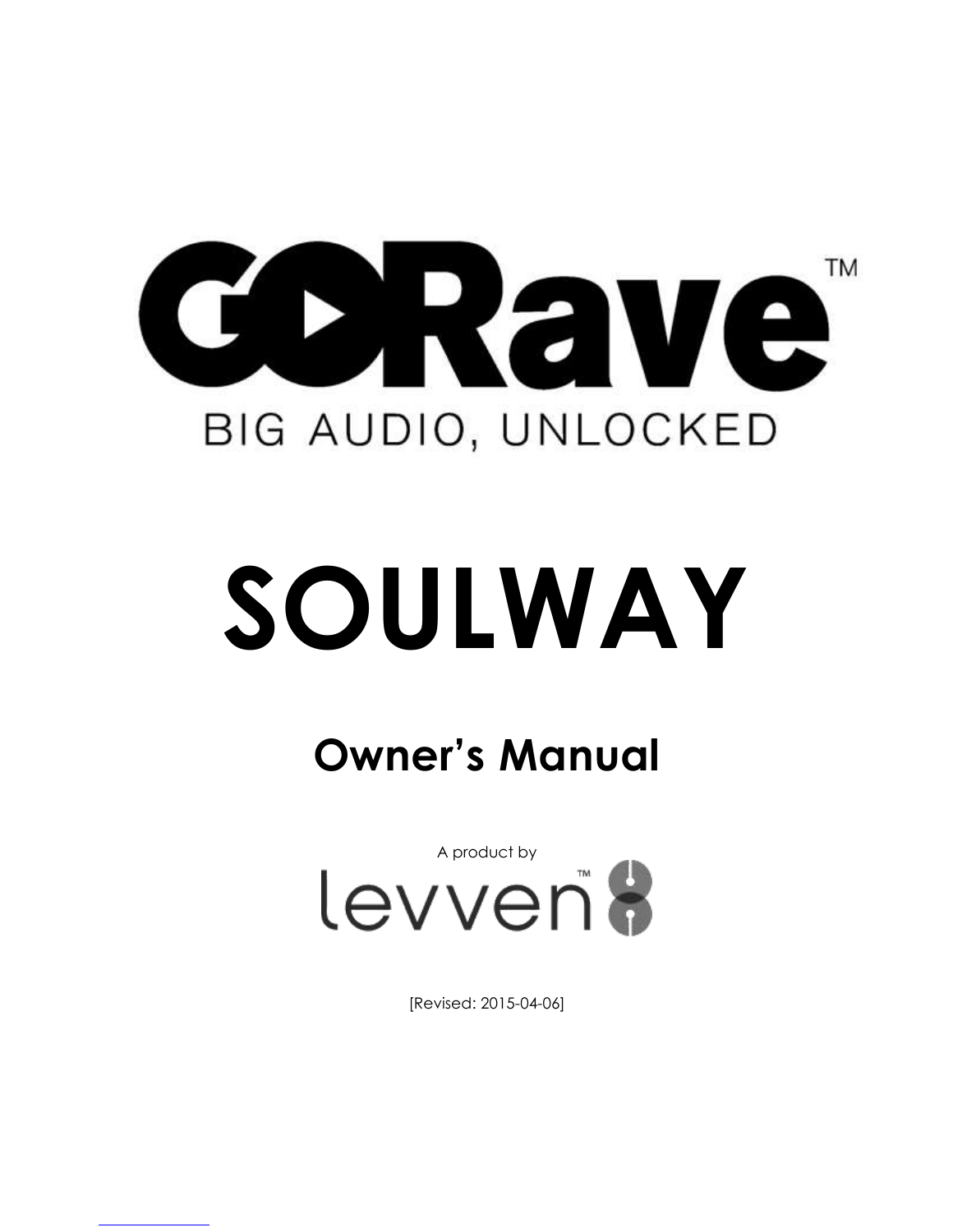

### **CONTENTS**

| $\mathbf{1}$   |      |  |  |  |  |
|----------------|------|--|--|--|--|
| $\overline{2}$ |      |  |  |  |  |
|                | 2.1  |  |  |  |  |
|                | 2.2  |  |  |  |  |
|                | 2.3  |  |  |  |  |
|                | 2.4  |  |  |  |  |
|                | 2.5  |  |  |  |  |
|                | 2.6  |  |  |  |  |
|                | 2.7  |  |  |  |  |
|                | 2.8  |  |  |  |  |
|                | 2.9  |  |  |  |  |
|                | 2.10 |  |  |  |  |
|                | 2.11 |  |  |  |  |
|                | 2.12 |  |  |  |  |
|                | 2.13 |  |  |  |  |
|                | 2.14 |  |  |  |  |
|                | 2.15 |  |  |  |  |
|                | 2.16 |  |  |  |  |
|                | 2.17 |  |  |  |  |
| 3              |      |  |  |  |  |
|                | 3.1  |  |  |  |  |
|                | 3.2  |  |  |  |  |
| 4              |      |  |  |  |  |
| 5              |      |  |  |  |  |
| 6              |      |  |  |  |  |
| 7              |      |  |  |  |  |
|                | 7.1  |  |  |  |  |
| 8              |      |  |  |  |  |
| 9              |      |  |  |  |  |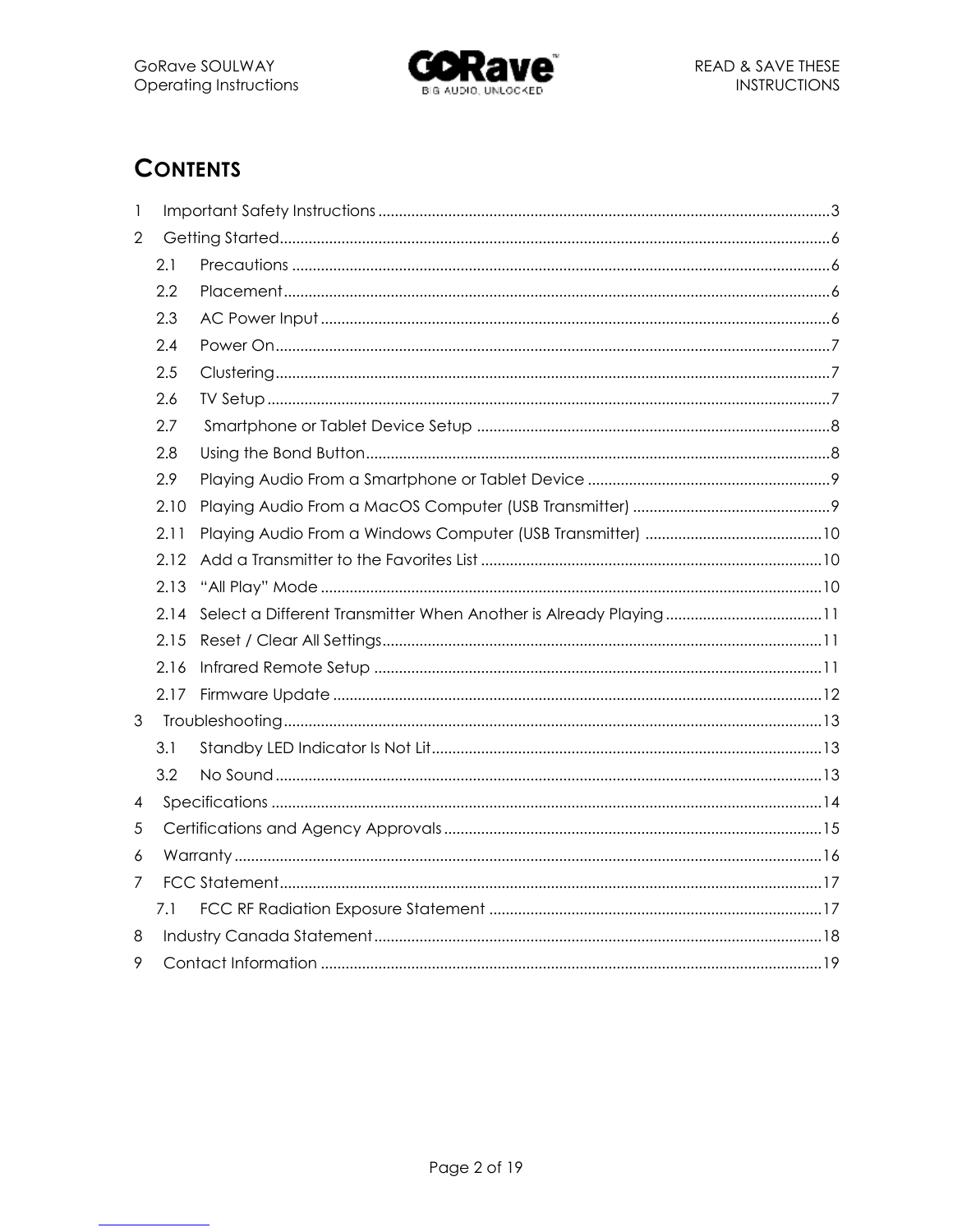

## **1 IMPORTANT SAFETY INSTRUCTIONS**

**WARNING:** TO REDUCE THE RISK OF FIRE OR ELECTRIC SHOCK, DO NOT EXPOSE THIS PRODUCT TO RAIN OR MOISTURE.

**WARNING:** THIS PRODUCT SHOULD NOT BE EXPOSED TO DRIPPING OR SPLASHING. OBJECTS FILLED WITH LIQUIDS SHOULD NOT BE PLACED ON THE PRODUCT. AS WITH ANY ELECTRONIC PRODUCTS, USE CARE NOT TO SPILL LIQUIDS ONTO ANY PART OF THE SYSTEM. LIQUIDS CAN CAUSE PRODUCT FAILURE AND LIKELY TO CAUSE A FIRE.

**WARNING:** THE MAINS CABLE AND PLUG OF THIS DEVICE ARE REMOVABLE. IT SHOULD REMAIN CONNECTED DURING NORMAL USE. TO SAFELY DISCONNECT THE MAINS CABLE, FIRST DISCONNECT THE PLUG FROM THE WALL RECEPTACLE AND THEN REMOVE THE CABLE FROM THE EQUIPMENT.

**WARNING:** THERE ARE NO USER SERVICEABLE PARTS INSIDE. REFER ALL SERVICING TO QUALIFIED SERVICE PERSONNEL.

**WARNING:** TO REDUCE THE RISK OF FIRE OR ELECTRIC SHOCK, DO NOT ALLOW FOREIGN OBJECTS TO GET INTO THE ENCLOSURE. IF A FOREIGN OBJECT GETS INTO THE ENCLOSURE, IMMEDIATELY DISCONNECT THE POWER CORD FROM THE WALL. TAKE THE UNIT TO A QUALIFIED SERVICE PERSON FOR INSPECTION AND NECESSARY REPAIRS.

**AVERTISSEMENT:** POUR RÉDUIRE LE RISQUE D'INCENDIE OU DE CHOC ÉLECTRIQUE, NE PAS EXPOSER CE PRODUIT À LA PLUIE OU À L'HUMIDITÉ.

**ATTENTION:** CE PRODUIT NE DOIT PAS ÊTRE EXPOSÉ À DES GOUTTES ET LES ÉCLABOUSSURES. OBJETS CONTENANT DES LIQUIDES NE DOIVENT PAS ÊTRE PLACÉS SUR LE PRODUIT. COMME AVEC TOUT APPAREIL ÉLECTRONIQUE, VEILLEZ À NE PAS RENVERSER DE LIQUIDES SUR UNE PARTIE QUELCONQUE DU SYSTÈME. LES LIQUIDES PEUVENT PROVOQUER UNE DÉFAILLANCE DU PRODUIT ET SUSCEPTIBLE DE PROVOQUER UN INCENDIE.

**ATTENTION:** LE CÂBLE D'ALIMENTATION ET LA PRISE DE CE DISPOSITIF SONT AMOVIBLES. IL CONVIENT DE RESTER CONNECTÉ PENDANT L'UTILISATION NORMALE. POUR DÉBRANCHER LE CÂBLE D'ALIMENTATION, D'ABORD DÉBRANCHER LA FICHE DE LA PRISE MURALE, PUIS RETIREZ LE CÂBLE DE L'ÉQUIPEMENT.

**ATTENTION:** IL N'Y A AUCUNE PIÈCE RÉPARABLE PAR L'UTILISATEUR. CONFIEZ TOUTE RÉPARATION À UN PERSONNEL QUALIFIÉ.

**AVERTISSEMENT:** POUR RÉDUIRE LE RISQUE D'INCENDIE OU DE CHOC ÉLECTRIQUE, NE PERMETTENT PAS DE CORPS ÉTRANGERS D'ENTRER DANS L'ENCEINTE. SI UN OBJET TOMBE DANS L'ENCEINTE, DÉBRANCHEZ IMMÉDIATEMENT LE CORDON D'ALIMENTATION DE LA PAROI. PRENEZ L'APPAREIL À UN TECHNICIEN QUALIFIÉ POUR L'INSPECTION ET LES RÉPARATIONS NÉCESSAIRES.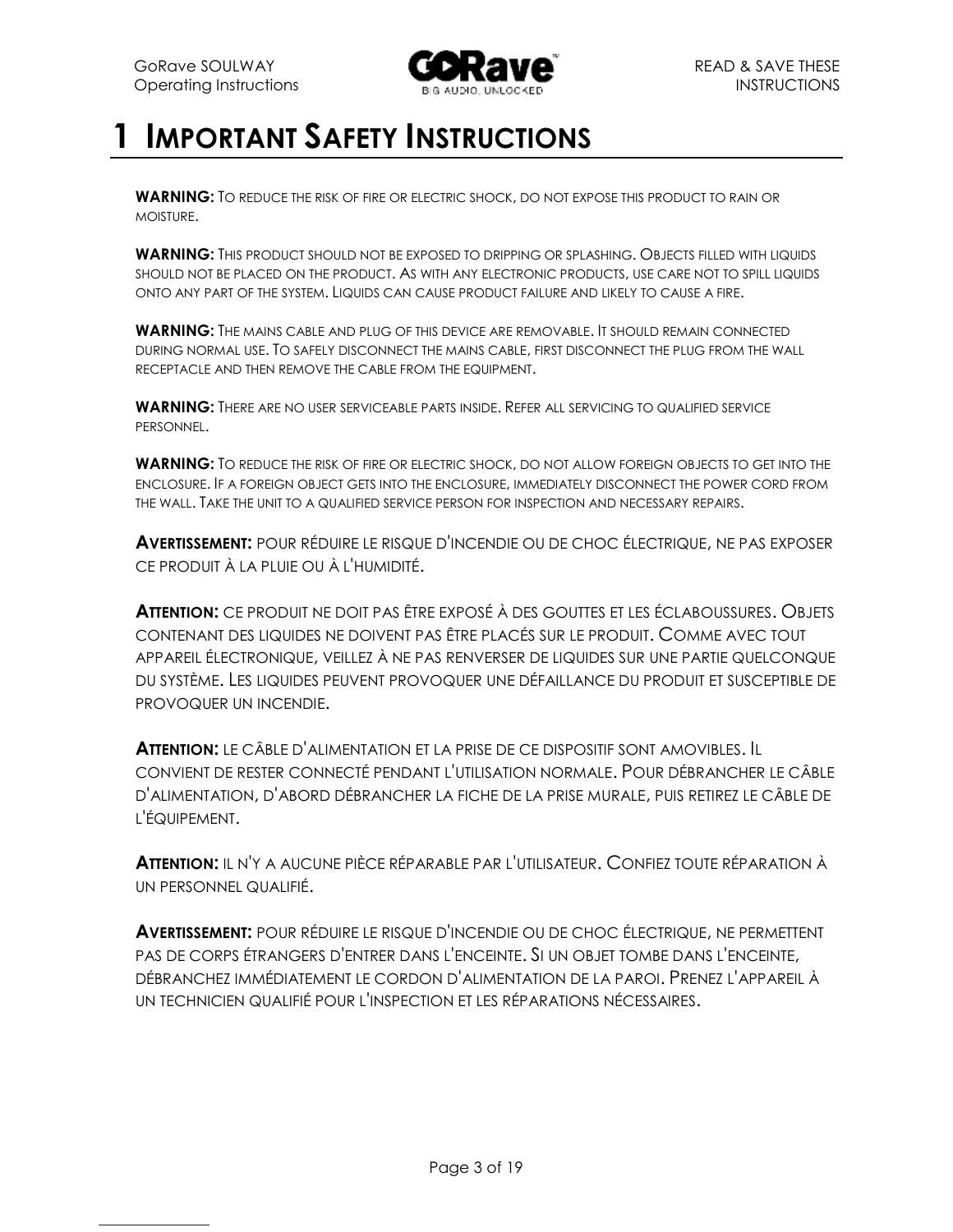

Carefully read all instructions before connecting or operating SOULWAY. Keep this manual so you can refer back to these safety instructions.

Read all warnings and safety information in this manual and on the product itself. Kindly follow all operating instructions.

Kindly keep SOULWAY away from radiators, heat registers, stoves, or any other appliance that produces heat.

Connect SOULWAY to the power outlet only with the supplied 2-pin mains cable. Do not modify the supplied cable in any way.

Do not route the power cable where it will be crushed, pinched, bent at severe angles, exposed to heat, or damaged in any way. Pay particular attention to the power cord at the plug and where it exits the back of the unit.

Immediately stop using SOULWAY and have it inspected and/or serviced by a qualified service agency if:

- $\triangleright$  The power supply cord or plug has been damaged.
- $\triangleright$  Objects have fallen into or liquid has been spilled into the unit.
- $\triangleright$  The unit has been exposed to rain.
- $\triangleright$  The unit shows signs of improper operation.
- The unit has been dropped or damaged in any *way.*

Secure SOULWAY to a fixed surface strong enough to support its weight, using screws.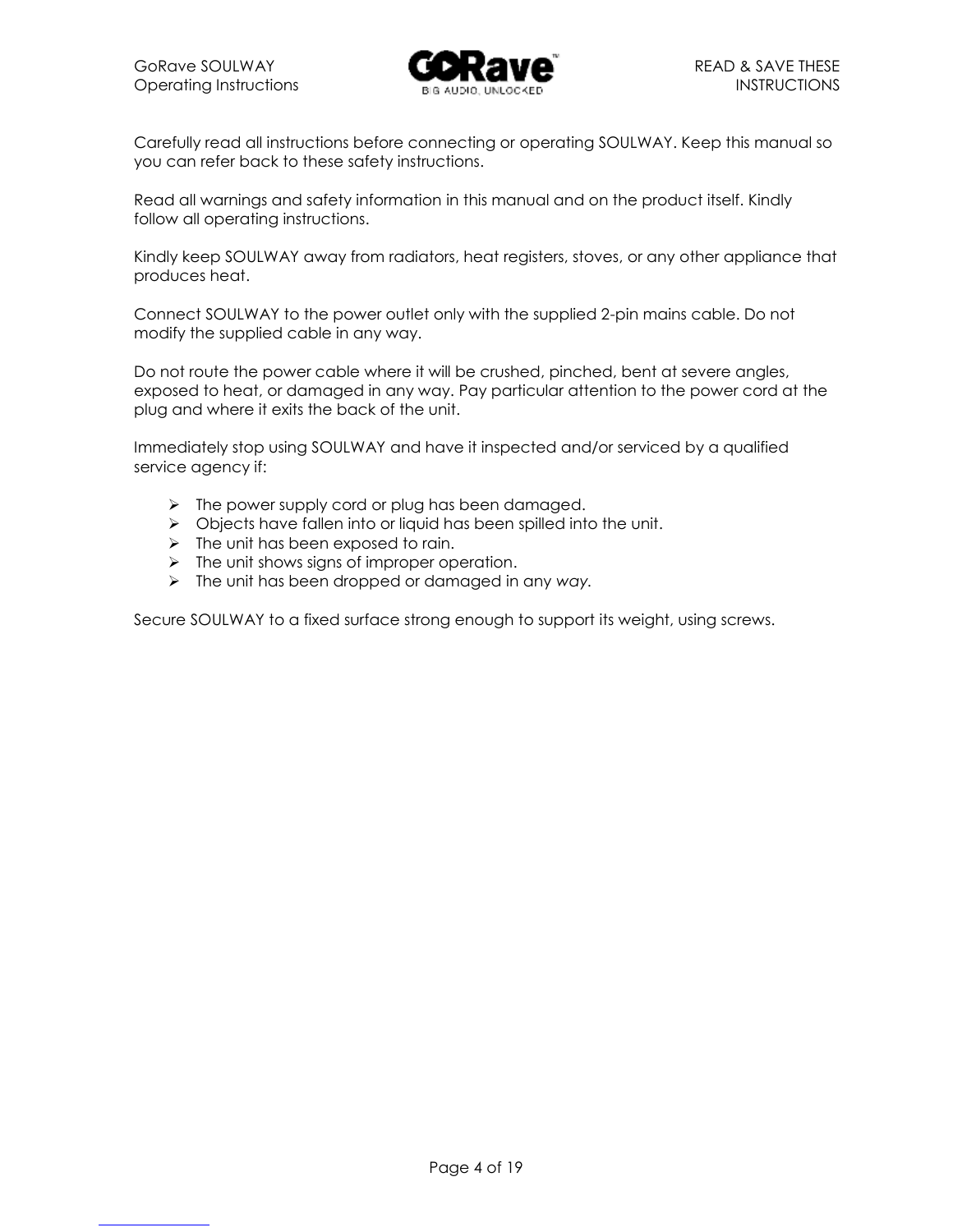

- Read these Instructions.
- 2. Keep these Instructions.<br>3. Heed all Warnings
- 3. Heed all Warnings. 4. Follow all instructions.
- 
- 5. Do not use this apparatus near water.
- 6. Clean only with a dry cloth.<br>7. Do not block any of the ver Do not block any of the ventilation openings. Install in
- accordance with the manufacturer's instructions.
- 8. Do not install near any heat sources such as radiators, heat registers, stoves, or other apparatus (including amplifiers) that produce heat.
- 9. Do not defeat the safety purpose of the polarized or grounding - type plug. A polarized plug has two blades with one wider than the other. A grounding type plug has two blades and a third grounding prong. The wide blade or the third prong is provided for your safety. When the provided plug does not fit into your outlet, consult an electrician for replacement of the obsolete outlet.
- 10. Protect the power cord from being walked on or pinched particularly at plugs, convenience receptacles, and the point where they exit from the apparatus.
- 11. Only use attachments/accessories specified by the manufacturer.



- 12. Use only with a cart, stand, tripod, bracket, or table specified by the manufacturer, or sold with the apparatus. When a cart is used, use caution when moving the cart/apparatus combination to avoid injury from tip-over.
- 13. Unplug this apparatus during lightning storms or when unused for long periods of time.
- 14. Refer all servicing to qualified service personnel. Servicing is required when the apparatus has been damaged in any way, such as power-supply cord or plug is damaged, liquid has been spilled or objects have fallen into the apparatus, the apparatus has been exposed to rain or moisture, does not operate normally, or has been dropped.
- 15. Mains plug is used as disconnect device and it should remain readily operable during intended use. In order to disconnect the mains plug from mains completely, the mains plug should be disconnected from the mains socket outlet completely.
- 16. Caution marking is located at the bottom enclosure of the apparatus. Rating plate is located at the rear enclosure of the apparatus.
- 1. Lisez ces instructions.
- 2. Conservez ces instructions.<br>3. Respectez tous les avertisses
- Respectez tous les avertissements. 4. Suivez toutes les instructions.
- 
- 5. Ne pas utiliser cet appareil près de l'eau.<br>6. Nettoyer uniquement avec un chiffon se
- 6. Nettoyer uniquement avec un chiffon sec. Ne pas obstruer les ouvertures de ventilation. Installez conformément aux instructions du fabricant.
- 8. Ne pas installer près de sources de chaleur telles que des radiateurs, registres de chaleur, poêles ou autres appareils (y compris les amplificateurs) qui produisent de la chaleur.
- 9. Ne pas contourner le dispositif de sécurité de la fiche polarisée ou mise à la terre - prise de type. Une fiche polarisée possède deux lames dont une plus large que l'autre. Une prise de terre a deux lames et une troisième broche de mise à la terre. La lame large ou la troisième broche est fournie pour votre sécurité. Si la fiche fournie ne rentre pas dans votre prise, consultez un électricien pour remplacer la prise obsolète.
- 10. Protéger le cordon d'alimentation d'être piétiné ou pincé, en particulier au niveau des fiches, des prises de courant, et le point où ils sortent de l'appareil.
- 11. Utilisez uniquement des fixations / accessoires spécifiés par le fabricant.



- 12. Utilisez uniquement avec un chariot, support, trépied, support ou table spécifié par le fabricant ou vendu avec l'appareil. Quand un chariot est utilisé, faites attention lorsque vous déplacez l'ensemble chariot / appareil pour éviter les blessures en cas de chute.
- 13. Débranchez cet appareil en cas d'orage ou lorsqu'il est inutilisé
- pendant de longues périodes de temps. 14. Confiez tout entretien à un personnel qualifié. Une réparation est nécessaire lorsque l'appareil a été endommagé de quelque façon que ce cordon d'alimentation ou la prise est endommagé, du liquide a été renversé ou des objets sont tombés dans l'appareil, l'appareil a été exposé à la pluie ou à l'humidité, ne fonctionne pas normalement ou a été abandonné.
- 15. Fiche secteur est utilisée comme dispositif de déconnexion et doit rester facilement accessible pendant l'utilisation. Pour débrancher la prise du secteur complètement, la prise secteur doit être débranché de la prise secteur complètement.
- 16. Mise en garde le marquage est situé à l'enceinte inférieure de l'appareil. La plaque signalétique se trouve à l'enceinte arrière de l'appareil.



This symbol is intended to alert you that uninsulated voltage within this product may have sufficient magnitude to cause electric shock. Therefore, it is dangerous to make any kind of contact with any inside part of this product.

Ce symbole a pour but d'alerter toute personne qu'un contact avec une pièce interne de ce produit, sous tension et non isolée, pourrait être suffisant pour provoquer un choc électrique. Il est donc dangereux d'être en contact avec toute pièce interne de ce produit.



This symbol is intended to alert you of the presence of important operating and maintenance (servicing) instructions in the literature accompanying this product.

Ce symbole a pour but de vous avertir qu'une documentation importante sur le fonctionnement et l'entretien accompagne ce produit.



TO PREVENT FIRE OR SHOCK HAZARD, DO NOT EXPOSE THIS APPLIANCE TO RAIN OR MOISTURE. AFIN DE PREVENIR TOUT INCENDIE ET ELECTROCUTION. N'EXPOSEZ PAS CETTE UNITE A LA PLUIE ET L'HUMIDITE.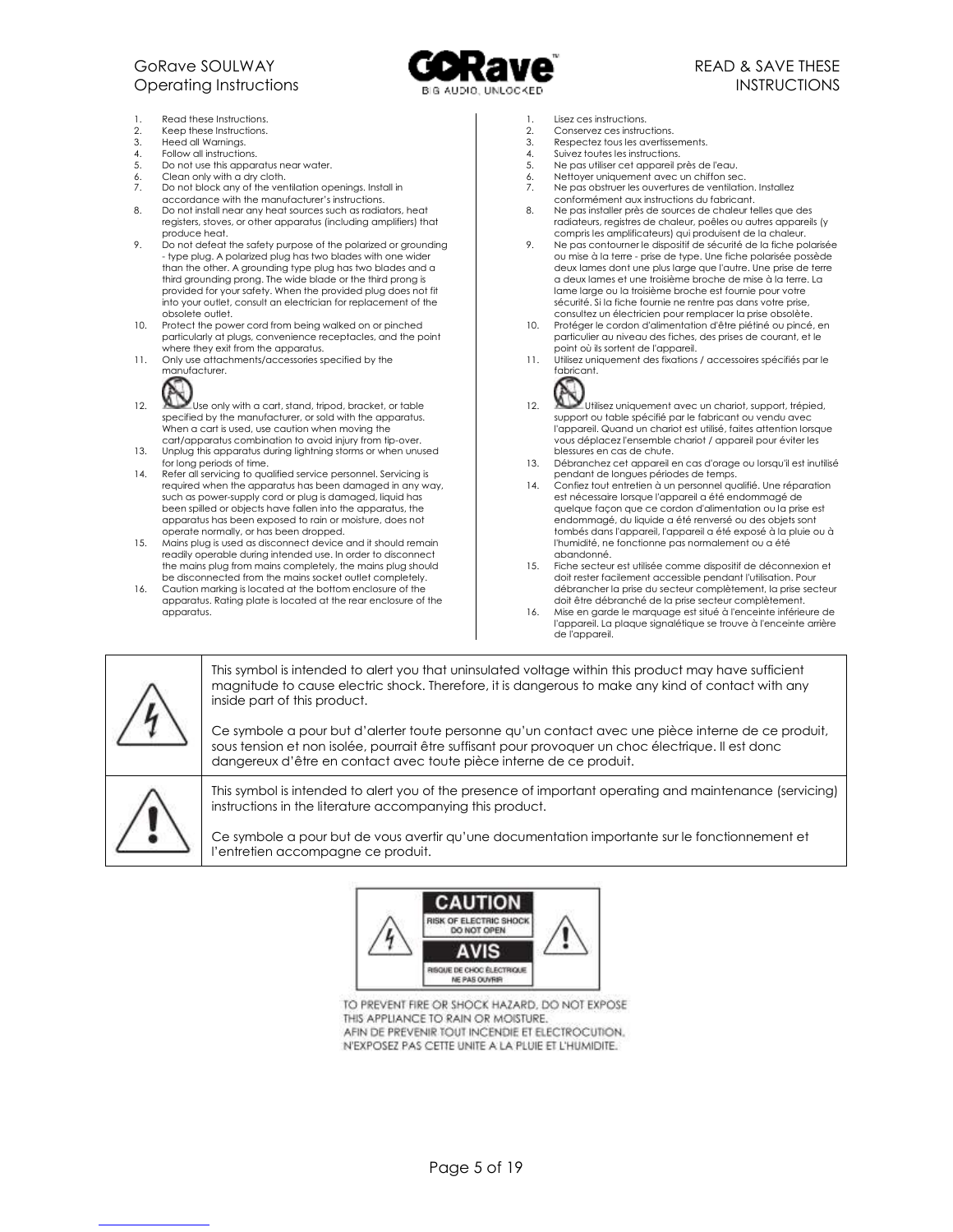

## **2 GETTING STARTED**

Thank you for purchasing GoRave SOULWAY. This product is your buddy for unlimited source of enjoyment. SOULWAY provides great audio performance including a dedicated amplifier per output channel, low noise, low distortion, and is the perfect sidekick to GoRave's SOUL SHAKER wireless sub.

SOULWAY is easy to install and operate. If you have experience with other audio amplifiers, you will find the installation and operation very simple and easy.

#### **2.1 PRECAUTIONS**

Please read this manual carefully. In addition to basic installation and operating instructions, it provides valuable information on various SOULWAY system configurations as well as general information that will help you get optimum performance from your system. Please contact your authorized GoRave specialty dealer or retailer for answers to any questions you might have. In addition, all of us at GoRave welcome your questions and comments.

#### **2.2 PLACEMENT**

There must be adequate clearance around the product. Use common sense when placing the product in a cabinet or when stacking other equipment.

Likewise, remember the weight of the amplifier when you choose to mount it on a wall. Make sure that you use drywall anchors that can support its weight or screw into the building's structure. Again, please use common sense.

The wireless GoRave Transmitters transmit out to a 100 foot diameter (USB version) and 80 foot diameter for all other styles. Install your GoRave SOULWAY inside this transmitting range. When deciding the best location for SOULWAY, include the distance needed to transmit from outside spaces like the back yard or patio. For optimum wireless reception range, mount your SOULWAY vertically on a wall. Installing it flat on a furniture stand will yield smaller wireless reception range.

#### **2.3 AC POWER INPUT**

Simply connect the supplied power cord to the AC outlet.

Your SOULWAY will operate between 90 – 270 AC line voltage with a line frequency of either 50 Hz or 60 Hz. There is no need to convert or adjust the unit in any way.

> Note: If you are going to be away from home for an extended period of time such as a month-long vacation, it is a sensible precaution to unplug it (as well as other audio and video components) while you are away.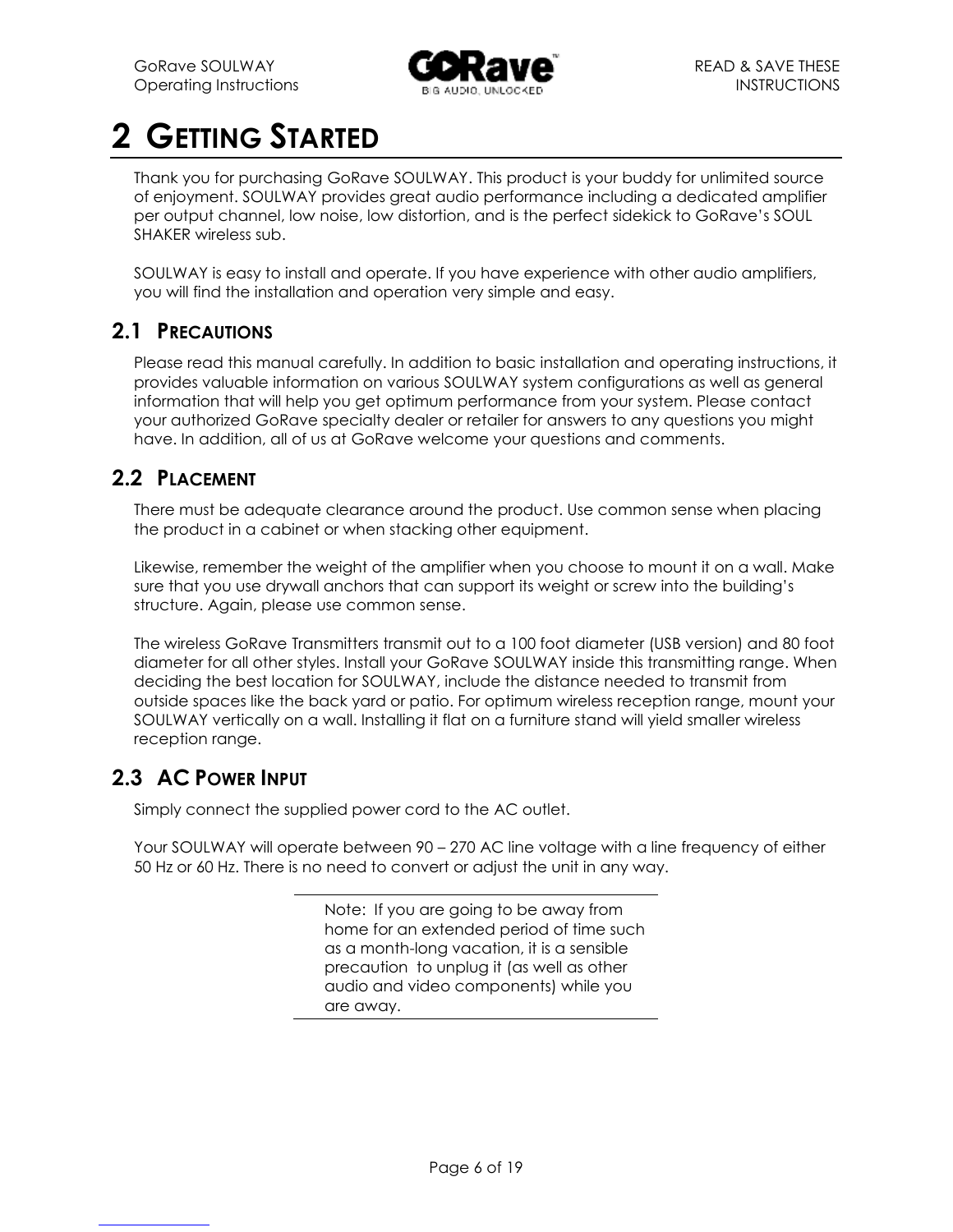



#### **2.4 POWER ON**

- 1. Insert the power cord into an AC outlet.
- 2. Ensure the power switch at the rear of the unit beside the AC power cord port is in the "I" or on position.
- 3. The standby LED indicator above the power button will light indicating that it is powered.
- 4. Press the power button to bring the unit out of standby.
- 5. The standby LED indicator will go dark and the SKAA bond LED above the bond button will light indicating the unit is ready to receive a wireless signal from a SKAA transmitter.

#### **2.5 CLUSTERING**

TODO

#### **2.6 TV SETUP**

#### <Diagrams of Talisa and TV here>

- a) Install the GoRave TV Transmitter into your TV.
	- i. Insert the optical cable into your TV's TOSLINK/SPDIF port.
	- ii. Insert the USB cable into your TV's USB port. Note that the USB port is for power only, and the included USB power supply can be used if you do not have a USB port on your TV.
- b) Play some audio on your TV by watching a broadcast program or a streaming service.
- c) Double-click the bond button on SOULWAY. The bond LED status indicator should turn bright amber and you will hear your audio playing.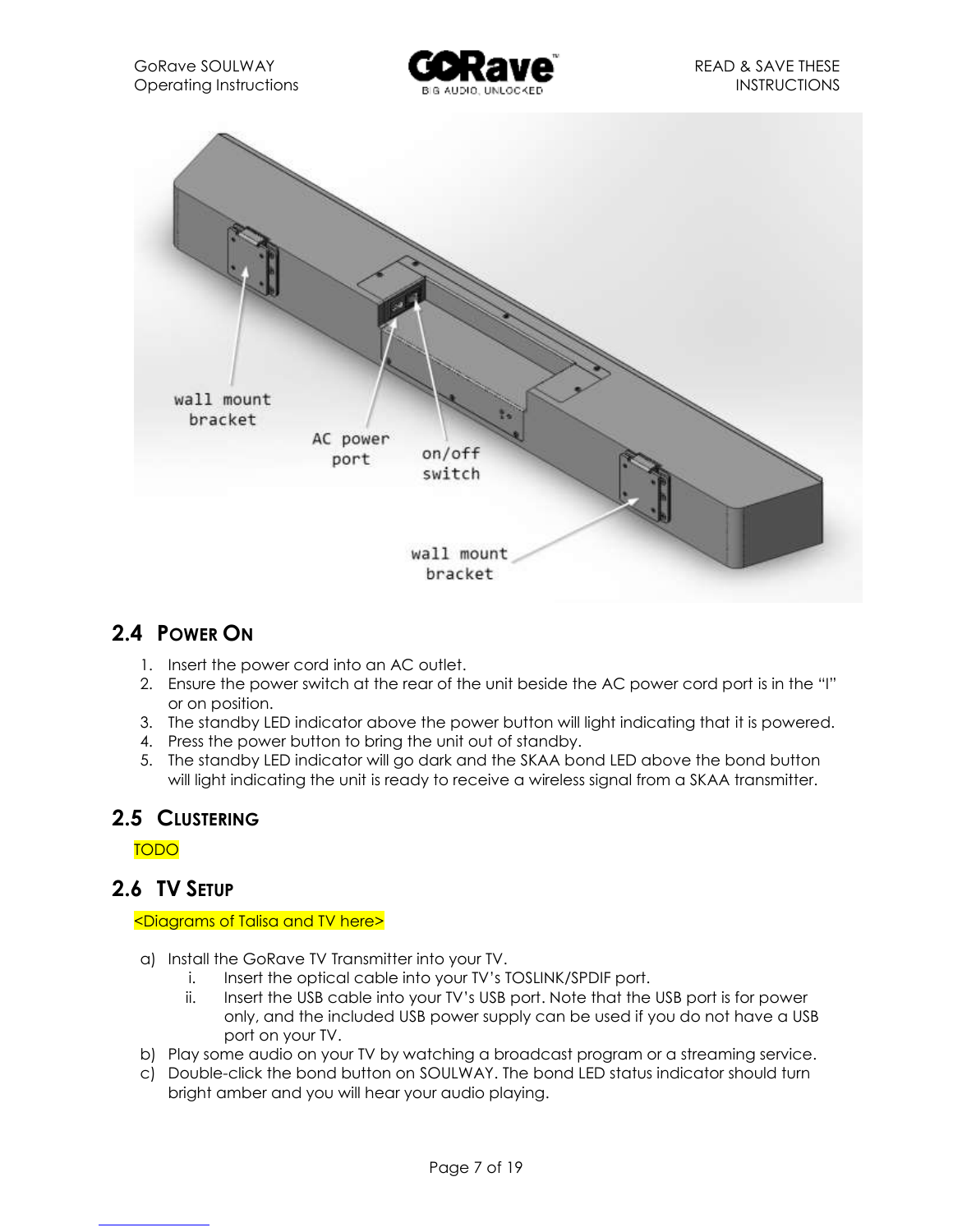GoRave SOULWAY **CONFIDENTIAL CONTRACT AND A SAVE THESE** Operating Instructions **INSTRUCTIONS INSTRUCTIONS** 



- d) Press and hold the bond button for 3 seconds to add your TV Transmitter to SOULWAY's Favorites List. The bond LED will turn bright green.
- e) Press the bond button four times to put SOULWAY into "All Play" mode. The LED will turn red.

#### **2.7 SMARTPHONE OR TABLET DEVICE SETUP**

<Diagrams of Transmitters and Mobile Devices here>

- a) Insert a GoRave Transmitter into your device. If you are using a 30-pin Apple device, (e.g. iPhone 4S), install the GoRave app from the Apple iTunes Store.
- b) Play some audio on your device.
- c) Double-click the bond button on SOULWAY. The bond LED status indicator should turn bright amber and you will hear your audio playing.
- d) Press and hold the bond button for 3 seconds to add your Transmitter to SOULWAY's Favorites List. The bond LED will turn bright green.
- e) Press the bond button four times to put SOULWAY into "All Play" mode. The LED will turn red.

#### **2.8 USING THE BOND BUTTON**



| Single-Click        | Playing or waiting to play from a<br>Transmitter on the Favorite List.                                                        | Amber $(dim) = waiting$<br>Amber (bright) = playing           |
|---------------------|-------------------------------------------------------------------------------------------------------------------------------|---------------------------------------------------------------|
| <b>Double-Click</b> | Playing or waiting to play from a<br>Transmitter that has not yet been<br>added to the Favorite List.                         | Green (dim) = waiting<br>Green (bright) = playing             |
| <b>Hold</b>         | Add or remove a Transmitter from<br>the Favorite List by pressing and<br>holding the Bond button for 4<br>seconds.            | Amber to Green = added<br>Favorite<br>$Red(flash) = deleteed$ |
| 4-Click             | *RECOMMENDED: "All Play" mode<br>to play from any Favorite Transmitter<br>without manually pressing Bond<br>button each time. | $Red$ (dim) = waiting<br>$Red (bright) = playing$             |
| 6-Click             | Clear the Favorites List and reset<br>volume settings.                                                                        | $Red (flash) = list reset$                                    |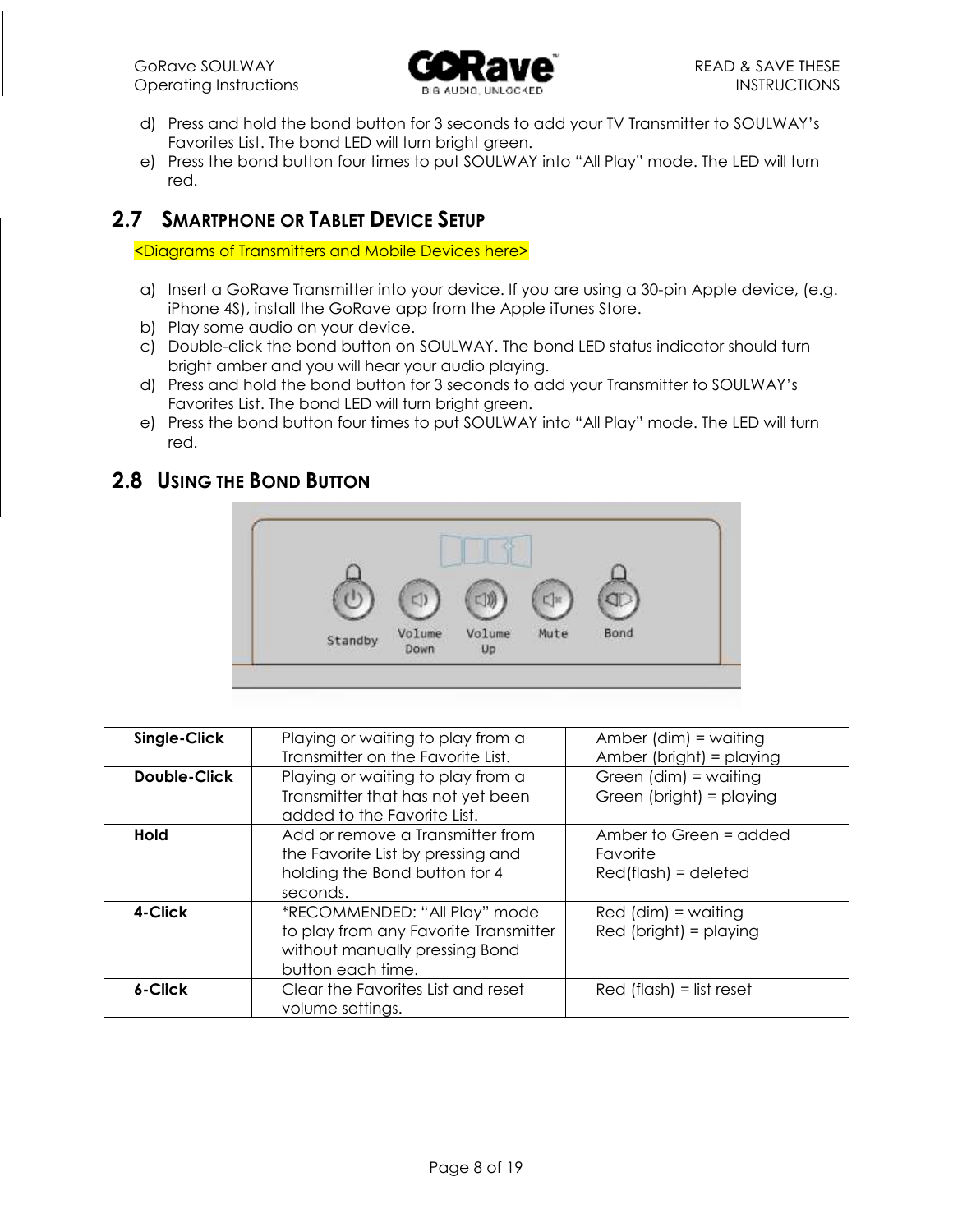



#### **2.9 PLAYING AUDIO FROM A SMARTPHONE OR TABLET DEVICE**

Go to http://gorave.com/support and select the "Transmitter" guide for a quick video tutorial on this topic.

- a) Insert a mobile GoRave Transmitter into your smartphone or tablet device.
- b) Open the GoRave app. (Note: the GoRave volume control app needs to be open (but can be minimized) when you are using the 30-pin Transmitter with a 30-pin Apple device. The first time you connect a 30-pin Transmitter, you will automatically be taken to the iTunes Store to download the app for your device.)
- c) Start playing audio on the device. At this point, the device is transmitting audio via the Transmitter.
- d) If the Transmitter is the only one transmitting and it has been added to your SOULWAY's Favorites List, then you will hear your audio playing.
- e) If the Transmitter has not been favorited, follow the instructions in Section 3.6 to add your Sender to the Receiver's Favorites List.
- f) If the Transmitter is not the only one transmitting and your SOULWAY is playing audio from another source, follow the instructions in Section 3.8 to hear audio from a different Transmitter.

#### **2.10PLAYING AUDIO FROM A MACOS COMPUTER (USB TRANSMITTER)**

- a) Insert the USB Transmitter into the Mac's USB port.
- b) Play some audio on the device.
- c) Click the Apple in the top left corner of the screen and choose "System Preferences".
- d) Click on "Sound".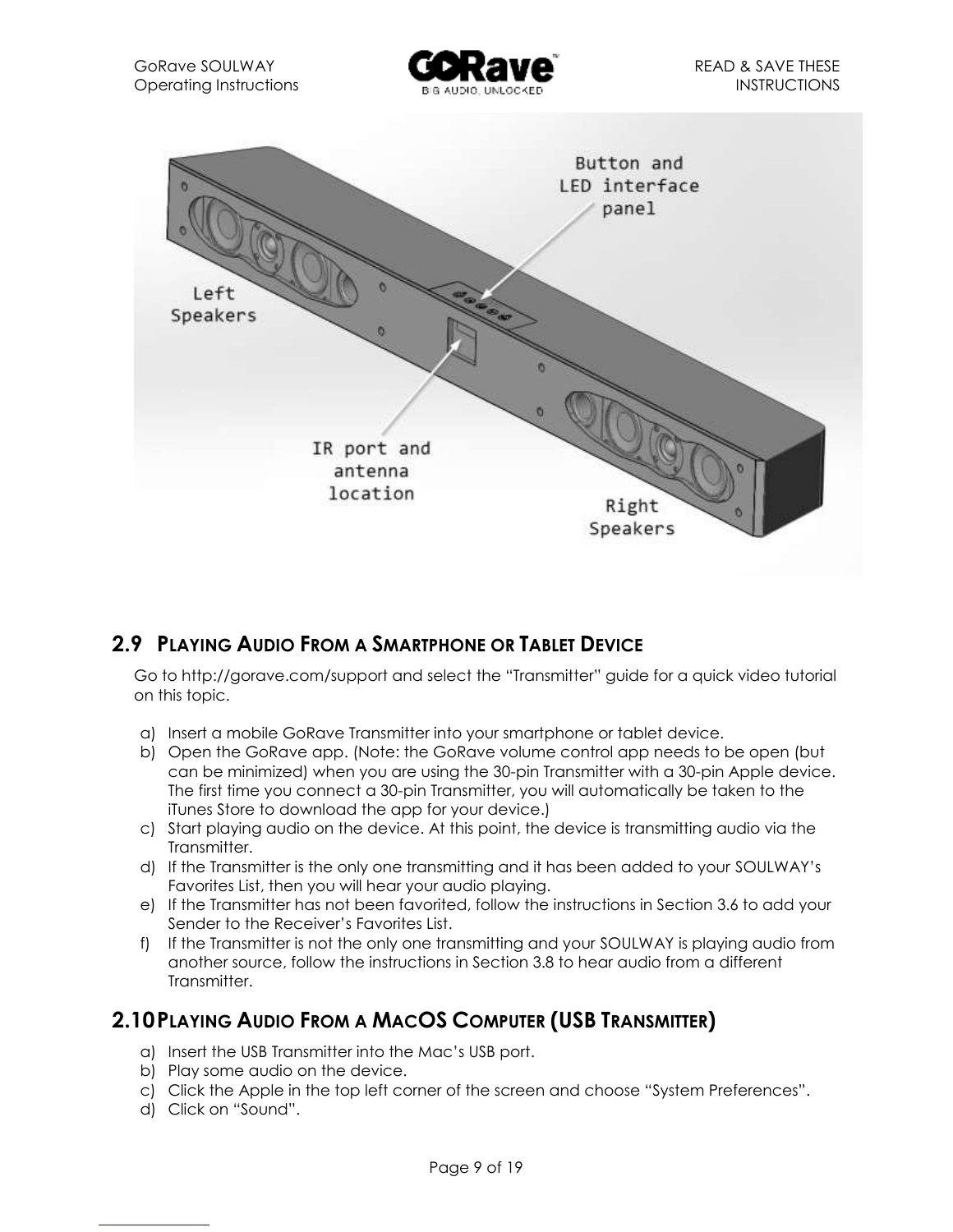

- e) In the Sound settings screen, click the "Output" tab.
- f) Select "SKAA Transmitter" from the list of audio output devices.
- g) Adjust the volume to desired level.
- h) Play an audio file on your Mac and follow the Favorite List process in Section 3.6 to add this USB Transmitter to the Audio Receiver's Favorites List.
- i) After you add the USB Transmitter to the Favorites List, press the Bond button four times to return SOULWAY into "All Play" mode.

#### **2.11PLAYING AUDIO FROM A WINDOWS COMPUTER (USB TRANSMITTER)**

- a) Insert the USB Transmitter into the Windows device. It will automatically install the required drivers and enable wireless audio transmission.
- b) Play some audio on the device.
- c) Adjust the volume on the device to desired level.
- d) Follow Section 3.6 to add this USB Transmitter to the Audio Receiver's Favorites List.
- e) After you add the USB Transmitter to the Favorites List, press the Bond button four times to return SOULWAY into "All Play" mode.

Go to http://gorave.com/support and select the "Transmitter" guide for a quick video tutorial on this topic.

#### **2.12ADD A TRANSMITTER TO THE FAVORITES LIST**

SOULWAY can save a list of favorite Transmitters. If a Transmitter is not on the favorites list, SOULWAY may not play your audio.

Go to http://gorave.com/support and select the "Transmitter Favorites List" guide for a quick video tutorial on this topic.

- a) To add your Transmitter to the Favorites List of a particular SOULWAY, connect the Transmitter to a device and start playing audio.
- b) The LED status indicator on SOULWAY should be a dim amber or dim green to indicate that it is exploring for new Transmitters. Double click the Bond button on SOULWAY to search for the transmitting, non-favorite Transmitter. The LED indicator will flash bright amber when it discovers the Transmitter signal.
- c) When you hear your audio playing from your loudspeakers, press and hold the Bond button for four seconds to save your Transmitter in the Favorites List.
- d) The LED status indicator will turn solid green to indicate audio is playing from a favorite Transmitter.
- e) After you add the USB Transmitter to the Favorites List, press the Bond button four times to return SOULWAY into "All Play" mode.

#### **2.13"ALL PLAY" MODE**

"All Play" mode is the easiest way to use GoRave when you have more than one Transmitter in your space. After you add or remove a Transmitter from a SOULWAY's Favorites List, press the Bond button four times to put that SOULWAY in "All Play" mode. The LED status indicator will turn red. Now SOULWAY will automatically play from any transmitting Transmitter in its Favorites List without having to manually press the Bond button. Play with one Transmitter at a time for SOULWAYs in "All Play" mode. Disconnect the first Transmitter when you want a SOULWAY to detect and play audio from a second Transmitter.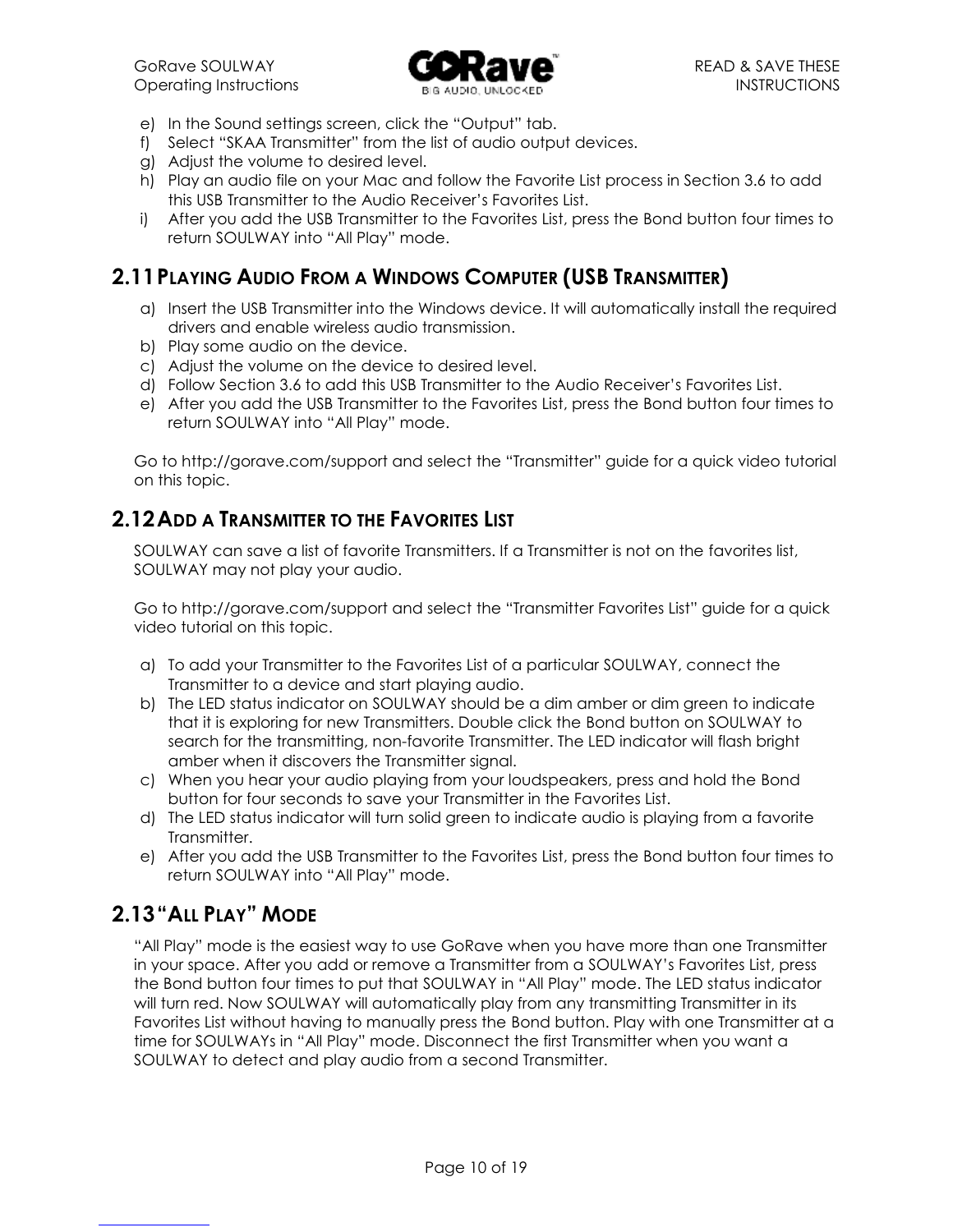

#### **2.14SELECT A DIFFERENT TRANSMITTER WHEN ANOTHER IS ALREADY PLAYING**

- a) The easiest way to change audio sources is to disconnect the Transmitter from the first device, then connect and play from a second.
- b) Activate "All Play" mode so SOULWAY will automatically play from any transmitting Transmitter in the favorites list.
- c) To manually control audio playback from SOULWAY:
	- i. Single-click the Bond button to switch to the next transmitting favorite Transmitter or
	- ii. Double-click on the Bond button to switch to the next transmitting non-favorite **Transmitter**

#### **2.15RESET / CLEAR ALL SETTINGS**

To clear all saved Transmitters from the Favorites List, press the Bond button six times. The LED status indicator will flash red, SOULWAY's Favorites List will be cleared and volume settings reset. This lets you add new Transmitters to the Favorites List.

Additional notes

- a) A GoRave SOULWAY can save up to ten (10) GoRave Transmitters in its Favorites List.
- b) SOULWAY will auto-add a Transmitter to its Favorites List if you play from it for 30 minutes.
- c) The GoRave volume control app identifies the available SOULWAYs your device can play to (via its Transmitter). Go to the App Store and search "GoRave" to download the app.

#### **2.16INFRARED REMOTE SETUP**

You can use your favorite infrared remote control with SOULWAY. Follow these instructions to setup this feature:

- a) Find and hold onto your favorite infrared remote control.
- b) Press the IR remote learn button at the rear of SOULWAY.
- c) Point your remote to the front of SOULWAY and press the following remote buttons in order:
	- i. Volume Up
	- ii. Volume Down
	- iii. Mute
- d) Press the IR remote learn button at the rear of SOULWAY.
- e) Enjoy using your remote to control SOULWAY's volume.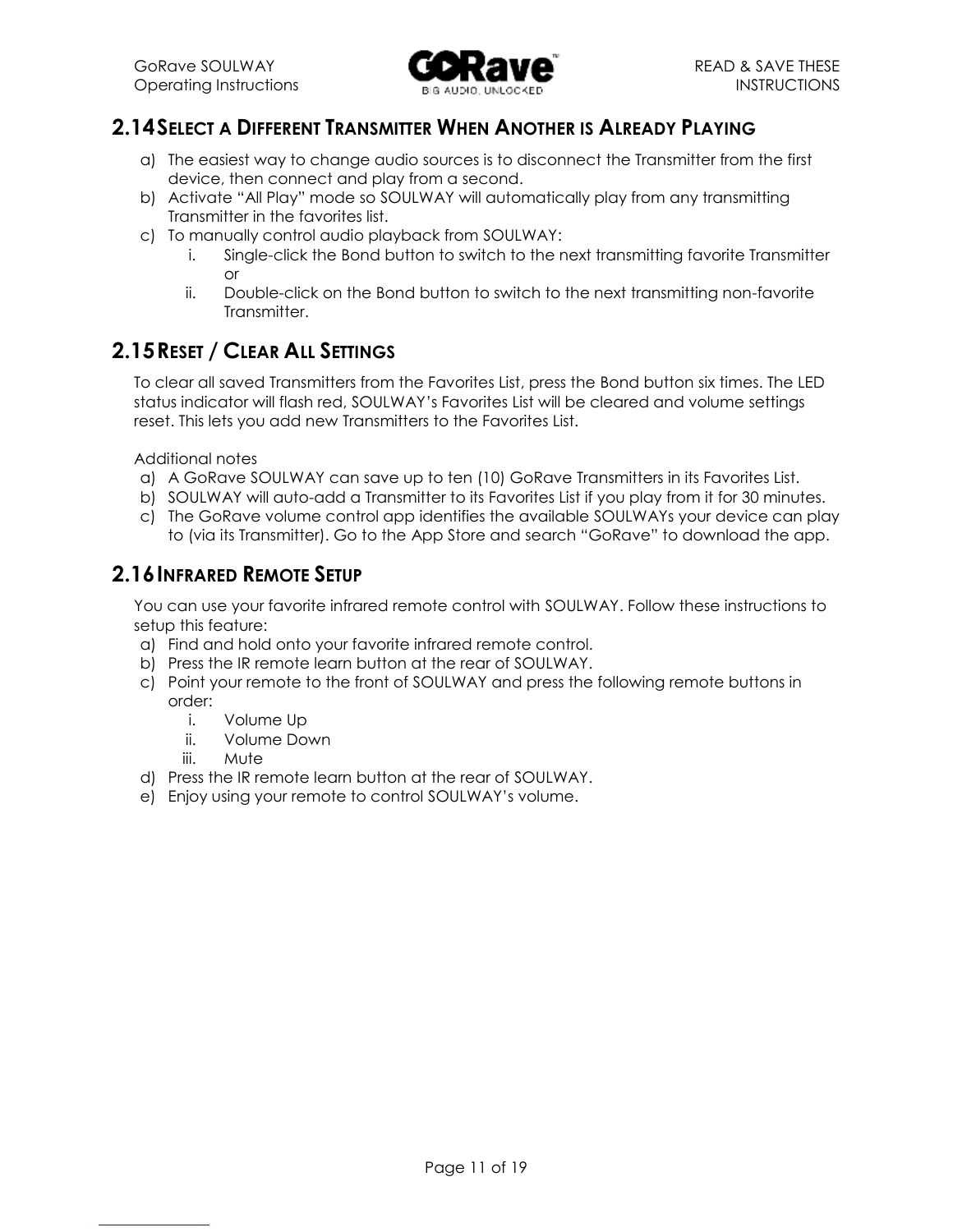

#### **2.17FIRMWARE UPDATE**

Levven may from time to time provide consumers an updated firmware for SOULWAY. Simply place the firmware file provided onto a FAT16 or FAT32 formatted USB flash drive and insert into the USB port at the rear of SOULWAY. When the standby LED flashes, toggle the power switch from off and then to on again.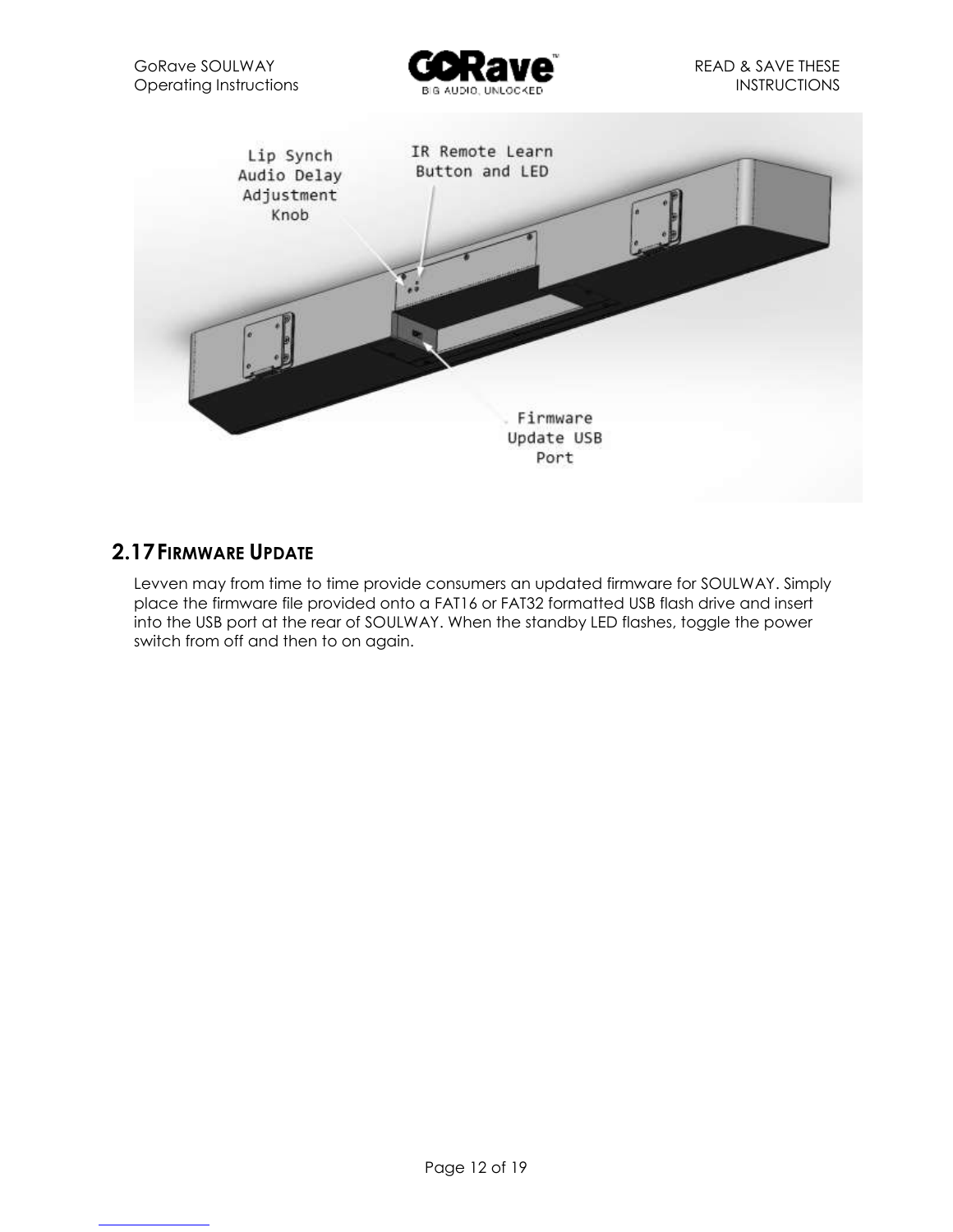

## **3 TROUBLESHOOTING**

Mostly the issues in audio systems are result of poor or wrong connections, or improper control settings. If you encounter problems, isolate the area of difficulty, check the control settings, determine the cause of the fault and make the necessary changes.

If you are unable to get sound from SOULWAY, refer to given suggestions for following conditions:

#### **3.1 STANDBY LED INDICATOR IS NOT LIT**

No main power to SOULWAY. Check AC power connections at the amplifier and the AC outlet.

#### **3.2 NO SOUND**

If the product is getting AC power, but is producing no sound, check the LED indicator on the side of the amplifier. If SOULWAY's bond LED is dim, it means that SOULWAY is seeking connection, check following conditions,

- $\triangleright$  Is SOULWAY bonded to a wireless streaming device?
- $\triangleright$  Is the streaming device turned on?
- $\triangleright$  Is audio playing on the wireless streaming device?
- $\triangleright$  Is the streaming device on mute?
- $\triangleright$  Is the volume on the streaming device set too low?
- $\triangleright$  Is audio playing on the wired device?
- $\triangleright$  Is the volume on the wired device set too low?

Note: SOULWAY allows only one connection at a given time to play music. If a device is already bonded with SOULWAY and you are trying to play music from another source. Kindly disconnect the device which is currently bonded with SOULWAY before bonding the desired device with SOULWAY to play music.

If the LED is lit solid, it means SOULWAY has successfully bonded with a device in green list, check all of your connections and control settings on associated components.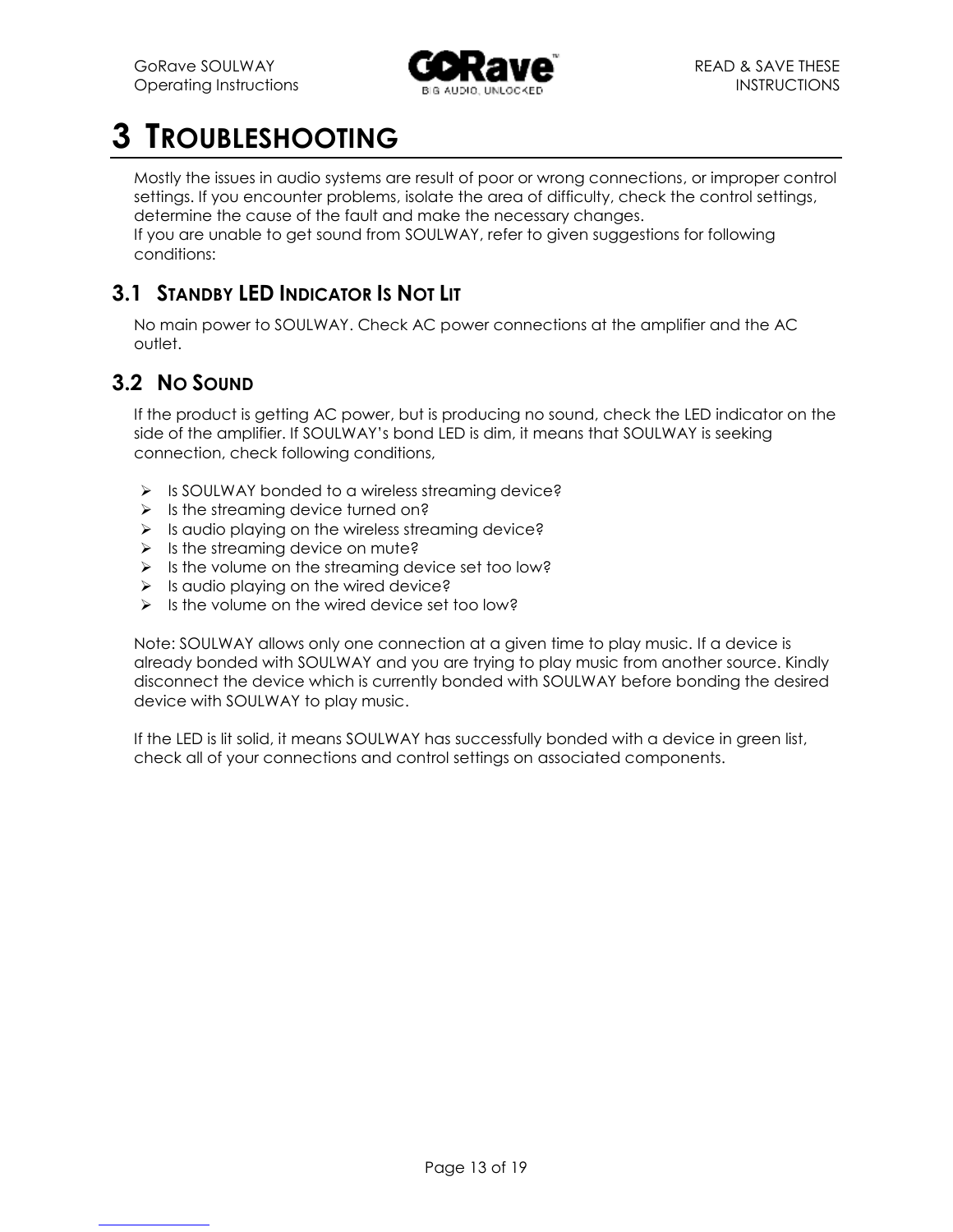

## **4 SPECIFICATIONS**

| <b>Continuous Output Power</b>  | 50 watts per channel, 2 channels at 6 ohms           |
|---------------------------------|------------------------------------------------------|
| <b>Frequency Response</b>       | 135 Hz to 20 KHz, -3dB                               |
| <b>Efficiency</b>               | 86 dB @1W/m                                          |
| Max output                      | 102 dB SPL at 1m each channel                        |
| Impedance                       | nominal 6 ohms                                       |
| Woofer/ Medium Range driver     | 50mm long throw, 12 ohms nominal impedance each,     |
|                                 | use 2 in parallel each channel                       |
| <b>Tweeter</b>                  | 20mm soft dome tweeter, 8 ohms nominal impedance     |
| <b>Input Power Requirements</b> | Universal input 85V-264V 47Hz-63Hz, auto-configuring |
| <b>Power Consumption</b>        | Maximum 150 watts                                    |
| <b>Dimensions (WxHxD)</b>       | 980 X 90 X 90 mm                                     |
| Weight (net)                    | $3.5 \text{ kg}$                                     |
| Power cord                      | Detachable 8 foot, 2-conductor US type, black        |

All specifications are accurate at the time of printing. Levven reserves the right to make improvements without notice.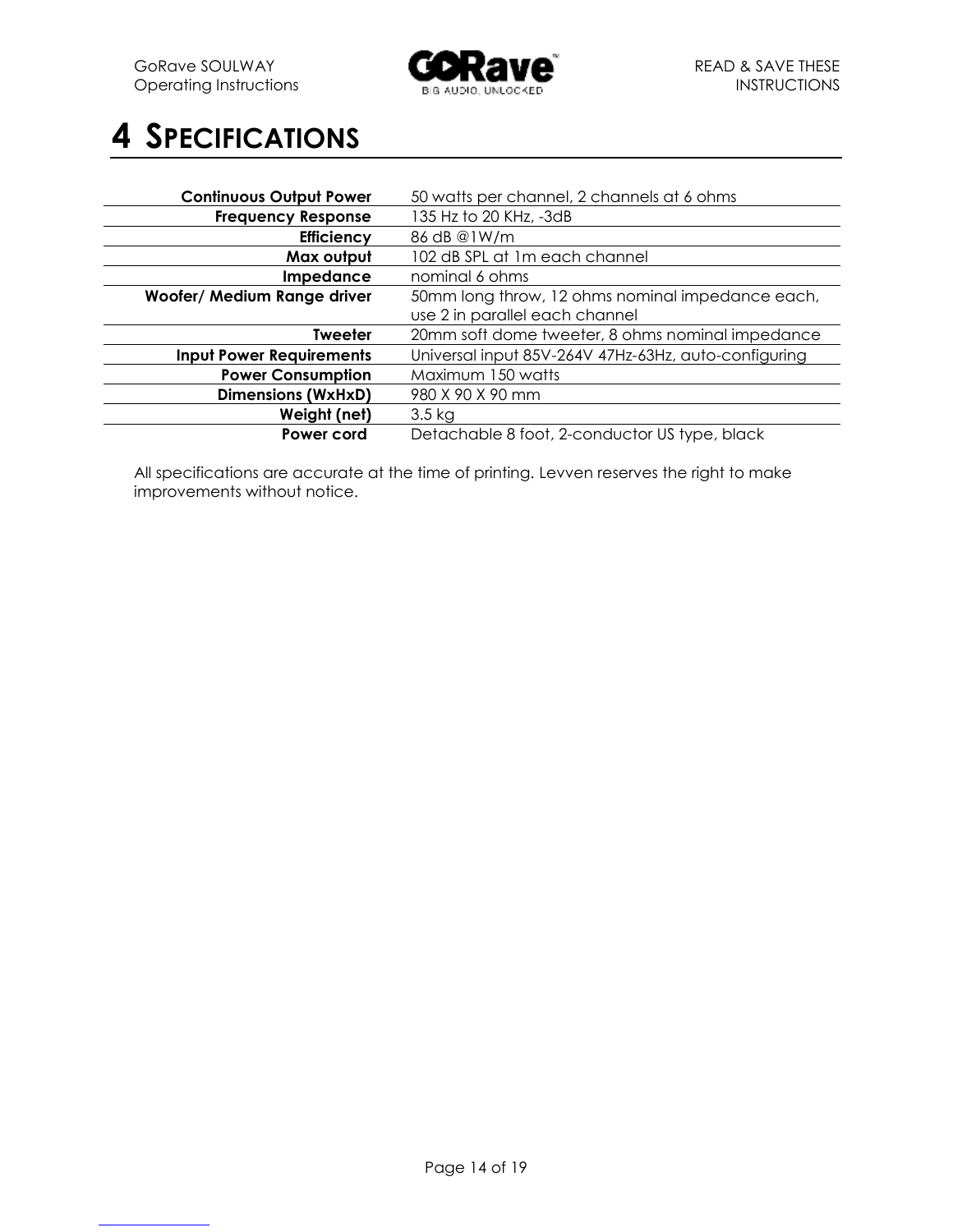

## **5 CERTIFICATIONS AND AGENCY APPROVALS**

- UL 60065-2003 U.S.A. 120V Certification
- CAN/CSA C22.2 No. 60065.03 Canada 120V Certification
- **IEC 60065:2001 CB Scheme certification**
- FCC Part 15 Class B, IC ICES-003 Issue 4
- EMC: EN55013:2001/A1:2003, AS/NZS CISPR 13:2004 (Radiated Interference Voltage and Power)
- EN55020:2002/A2:2005 (Radiated Immunity)
- EN61000-3-2:2000/A1:2001/A2:2005 and EN61000-3-3:1995/A1:2001/A2:2005
- (Current harmonics and Voltage Fluctuations)
- EU power management to 2013 standards
- RoHS

FCC ID: 2AA9N-GRBAR Industry Canada ID: 11506A-GRBAR

All specifications are accurate at the time of printing. Levven reserves the right to make improvements without notice.





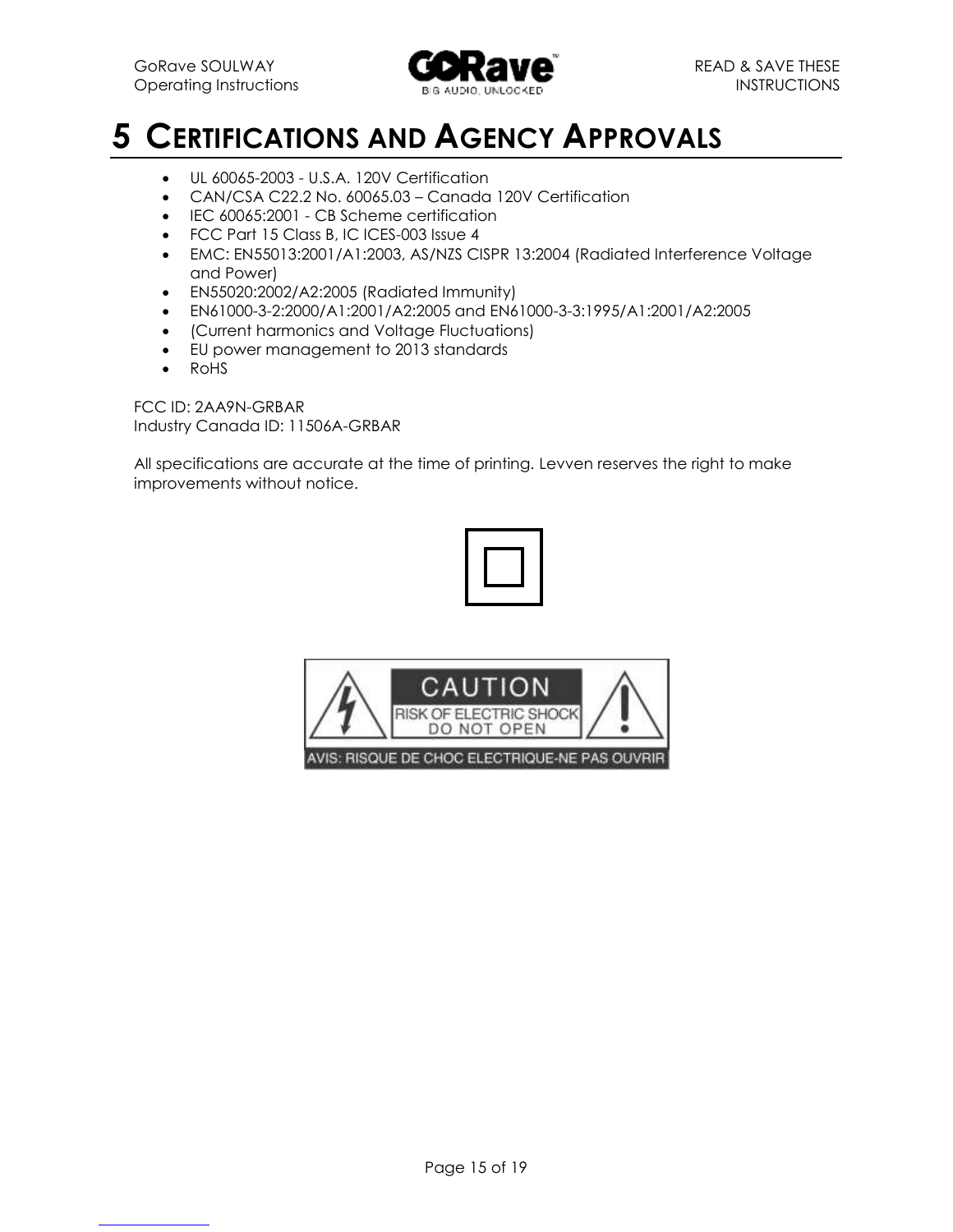

## **6 WARRANTY**

#### 1-YEAR LIMITED WARRANTY

Levven Electronics Ltd. ("Levven") warrants that the GoRave SOULWAY you have purchased shall be free of any defects in parts and workmanship if used under normal operating conditions for a period of one (1) year from the date of purchase, except this warranty shall apply only to the original purchaser.

PLEASE RETAIN YOUR SALES RECEIPT, AS IT IS YOUR PROOF OF PURCHASE COVERING YOUR LIMITED WARRANTY.

THIS WARRANTY IS VOID WITHOUT SUCH PROOF OF PURCHASE.

Defective units will be repaired or replaced without charge, at Levven's discretion, with a like or comparable product by the Dealer if presented with proof of purchase to the Authorized GoRave Dealer from whom the GoRave SOULWAY was purchased. Any repair or service performed by any person or entity other than GoRave is not covered by this limited warranty. Transportation costs are not included in this warranty. This limited warranty becomes void if the product has been damaged by alteration, misuse, accident, or neglect; or the product has been repaired or serviced by persons not authorized by Levven. THE FOREGOING CONSTITUTES THE ONLY WARRANTY MADE BY GORAVE WITH RESPECT TO THE PRODUCT AND IS MADE EXPRESSLY IN LIEU OF ALL OTHER WARRANTIES EXPRESS OR IMPLIED. Any implied warranties, including without limitation, any implied warranties of merchantability or fitness for any particular purpose, imposed under state law are limited to the duration of this limited warranty. Some states do not allow limitations on how long an implied warranty lasts, so the above limitations may not be applicable to you.

This warranty is void if the GoRave SOULWAY enclosure has been opened.

LEVVEN ASSUMES NO LIABILITY FOR PROPERTY DAMAGE RESULTING FROM FAILURE OF THIS PRODUCT NOR ANY LOSS OF INCOME, SATISFACTION OR DAMAGES ARISING FROM THE LOSS OF USE OF SAME DUE TO DEFECTS OR AVAILABILITY OF SAME DURING SERVICE.

NOTE: This warranty applies only to products purchased and serviced within the U.S.A. and Canada. Warranties outside these countries are as defined by the authorized GoRave Distributor for your country or region, and may vary from the above in terms and/or length.

Thank you again! We hope you enjoy your GoRave SOULWAY. Visit http://gorave.com and share your GoRave stories with us!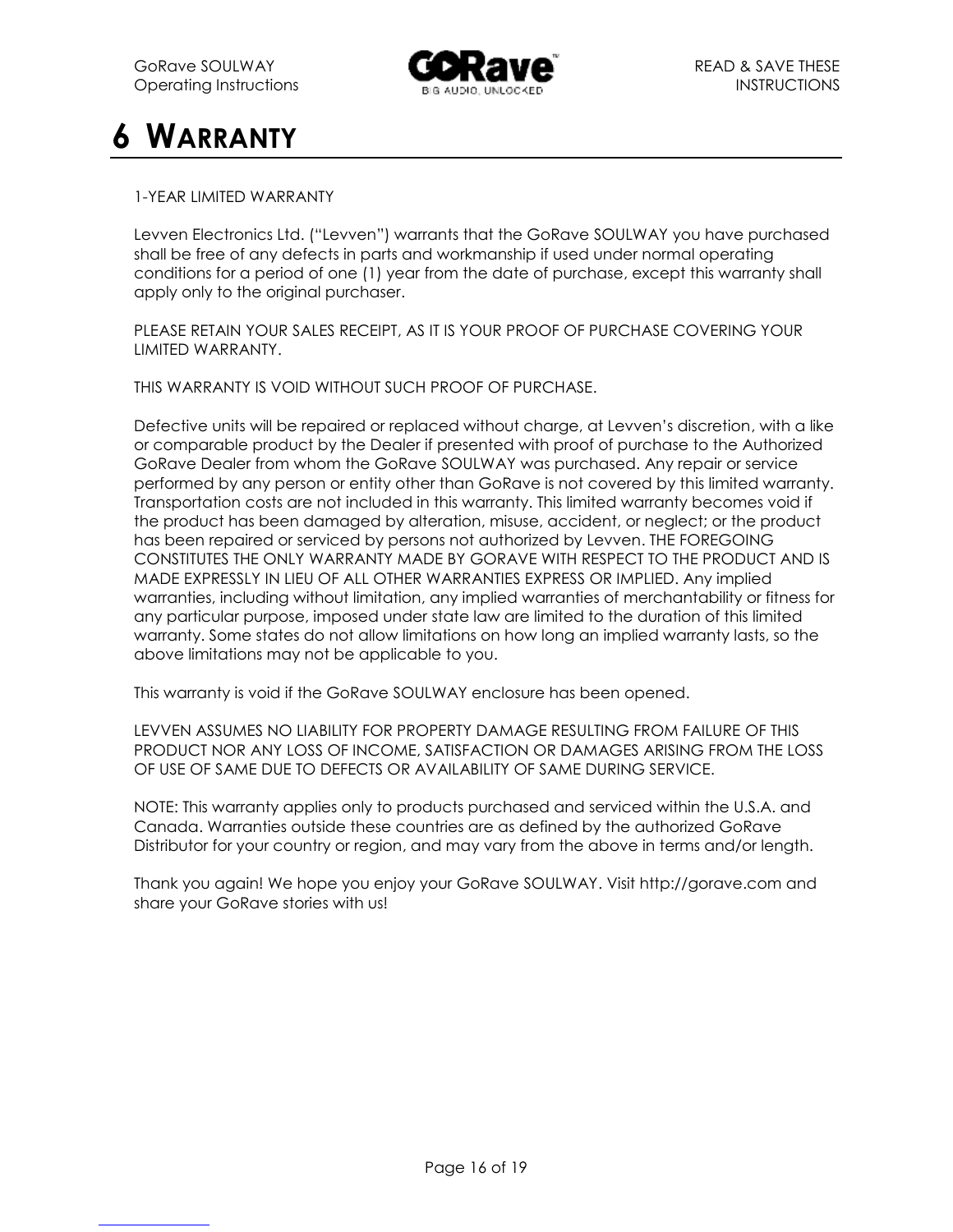

## **7 FCC STATEMENT**

This equipment has been tested and found to comply with the limits for a Class B digital device, pursuant to Part 15 of the FCC Rules. These limits are designed to provide reasonable protection against harmful interference in a residential installation. This equipment generates, uses, and can radiate radio frequency energy and, if not installed and used in accordance with the instructions, may cause harmful interference to radio communications. However, there is no guarantee that interference will not occur in a particular installation. If this equipment does cause harmful interference to radio or television reception, which can be determined by turning the equipment off and on, the user is encouraged to try to correct the interference by one of the following measures:

- Reorient or relocate the receiving antenna.
- Increase the separation between the equipment and receiver.
- Connect the equipment into an outlet on a circuit different from that to which the receiver is connected.
- Consult the dealer or an experienced radio/TV technician for help.

FCC Caution: Any changes or modifications not expressly approved by the party responsible for compliance could void the user's authority to operate this equipment. This device complies with Part 15 of the FCC Rules. Operation is subject to the following two conditions: (1) This device may not cause harmful interference, and (2) this device must accept any interference received, including interference that may cause undesired operation.

#### **7.1 FCC RF RADIATION EXPOSURE STATEMENT**

Caution: To maintain compliance with the FCC's RF exposure guidelines, place the product at least 20 cm from nearby persons.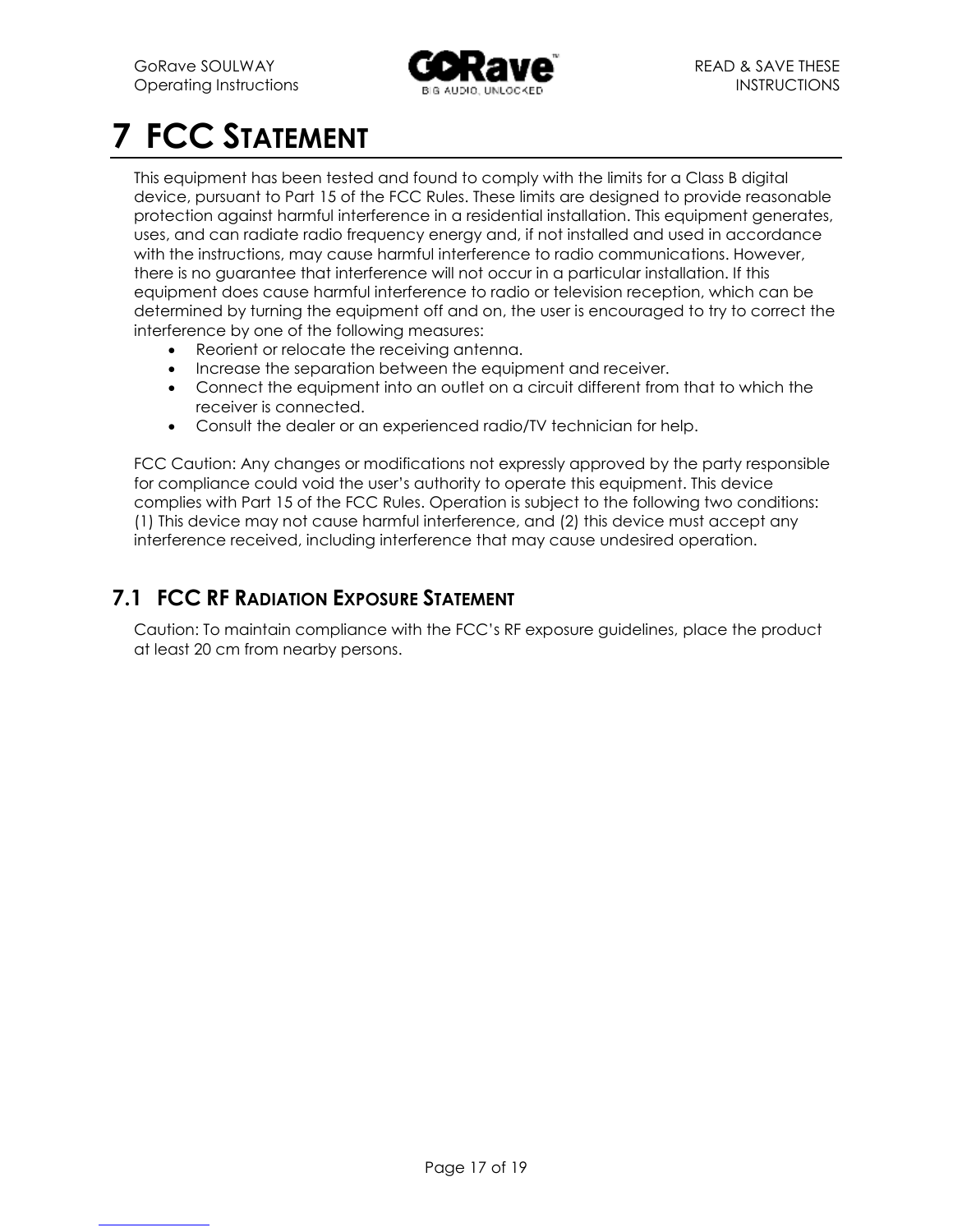

## **8 INDUSTRY CANADA STATEMENT**

This Class B digital apparatus complies with Industry Canada license-excempt RSS Standard(s). Operation is subject to the following two conditions: (1) this device may not cause interference, and (2) this device must accept any interference, including interference that may cause undesired operation of the device.

This Class B digital apparatus complies with Canadian ICES-003.

Le présent appareil est conforme aux CNR d'Industrie Canada applicables aux appareils radio exempts de licence. L'exploitation est autorisée aux deux conditions suivantes : (1) l'appareil ne doit pas produire de brouillage, et (2) l'utilisateur de l'appareil doit accepter tout brouillage radioélectrique subi, même si le brouillage est susceptible d'en compromettre le fonctionnement.

Cet appareil numérique de la classe B est conforme à la norme NMB-003 du Canada.